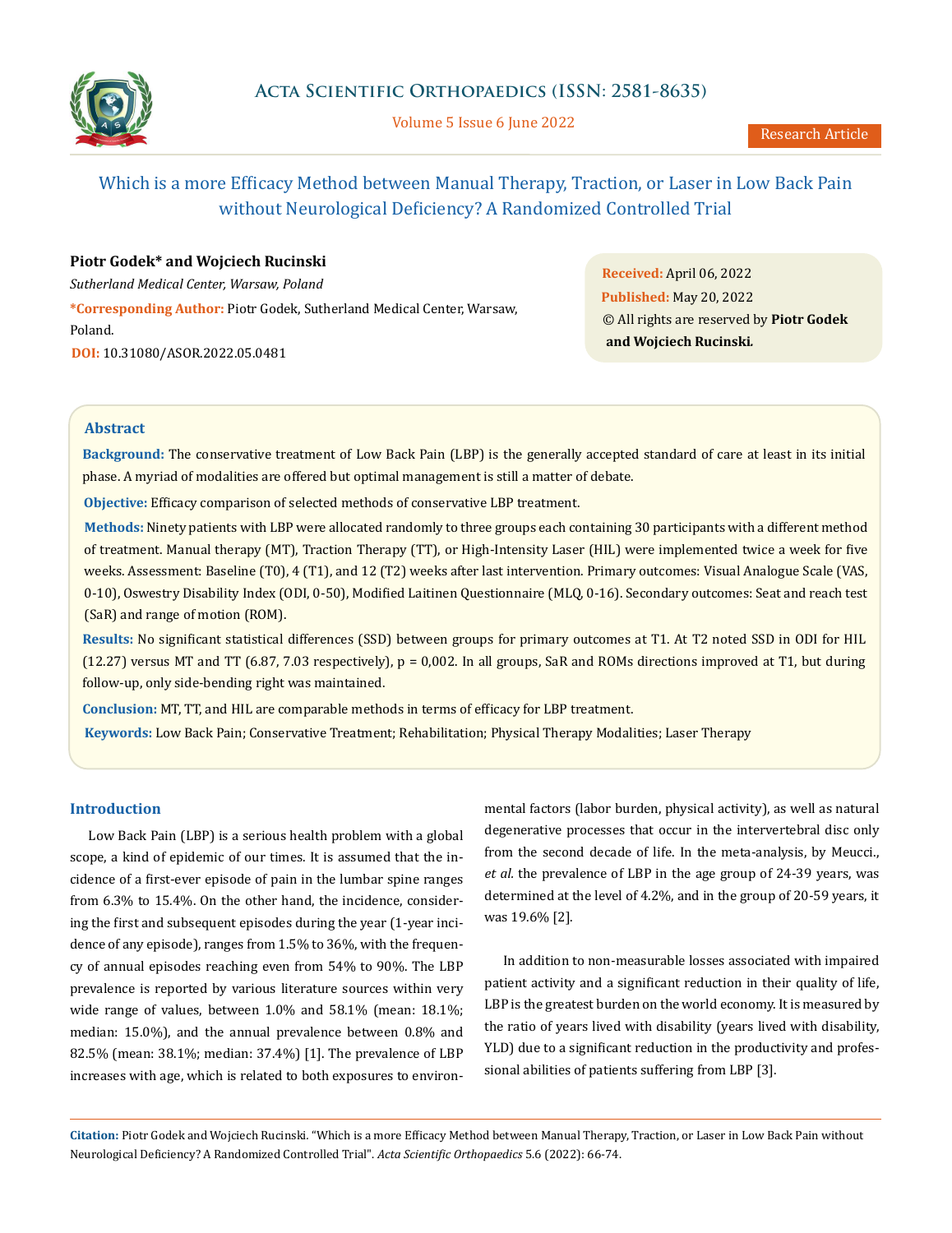Due to the ubiquitous and global scope of LBP and still a real risk of complications related to surgical treatment (despite significant advances in technology), conservative treatment is the generally accepted standard of care in the initial phase of LBP patient care supposing that neurological deficits are absent. There is consensus that only sudden neurological deficits or constant worsening of symptoms despite intensive conservative treatment for several weeks are an indication for surgery and only if there is a pathology correlating with the clinical signs and imaging tests. Otherwise, surgical treatment is not justified, as there are numerous metaanalyses confirming that the results of surgical and conservative treatment are roughly the same after 12 months of observation and are worse in longer observations due to possible scarring, loosening of implants, or their intolerance [4].

Most cases (approximately 90%) represent non-specific LBP related to any stage of Lumbar Degenerative Disc Disease (LDDD) which seems to be the core factor for further spondylosis development. Thus, the aim of the treatment in the acute period is to alleviate pain and reduce inflammatory oedema around the facet joints, soft tissues, and elements of the nervous system affected due to disc–related pro-inflammatory agents [5-7]. In the chronic period, the aim is shifted to stimulate the healing and regeneration of already existing injuries and restore the patient's functional capabilities.

As can be observed in the natural course of non-specific LBP, most cases tend to be self-limiting and spontaneously resolve after 1-3 months. Hence, besides any chosen treatment of LBP, it is fundamental to reassure the patient, instruct on how to avoid pain and its recurrence in terms of work and sports activities ergonomics, and work out a coping strategy against stress resulting from a temporary inability to work. Although the majority of cases can be effectively treated conservatively, optimal management is still a matter of debate and at least three concurrent concepts i.e., lymphvenous drainage, mechanical decompression, or direct anti-inflammatory (anti edematous) action have their ardent proponents among caregivers [8].

Own clinical observations, and at the same time the lack of clear guidelines on how to use physical therapy modalities more specifically and reproductively, prompted the authors to research comparing three concepts of LBP treatment in terms of efficacy

and safety: manual therapy oriented toward spinal lymph-venous drainage, mechanical spinal decompression by lumbar traction and direct anti-inflammatory action by targeted laser stimulation.

#### **Materials and Methods**

The study was designed as a single-center open randomized controlled trial. The Bioethics Committee operating at the Military Medical Chamber in Warsaw approved the protocol of the trial (Resolution No. 146/17 of 27/01/2017). All experiments were performed in accordance with and following the Declaration of Helsinki Principles. Written informed consent was obtained from all participants before any intervention. The study was performed in Sutherland Medical Center (SMC), Warsaw, Poland, and all data were collected and stored there.

The study included ninety patients in three groups of thirty participants. Patients meeting the inclusion criteria were allocated randomly according to the computer-generated randomization list (block randomization; block size = 6). No changes in allocation and no changes in the methodology of the study took place throughout the study and all procedures were performed in the SMC clinic.

Manual Therapy (MT) is oriented toward the release of venous and lymphatic congestion in the region of the lumbar spine obtained by facet joints and Sacroiliac Joint (SIJ) mobilization and manipulation, soft tissue release techniques, especially iliopsoas muscles, diaphragm, pelvic floor according to spotted dysfunction, two 30-minute sessions a week, ten treatments in total, 5 weeks of therapy plus instruction for a patient about self-therapy at home. The therapy was performed by the same experienced physiotherapist as an individual therapy face to face (T.Z).

Traction therapy (TT) on the 3D traction table (model Platinium Technomex,) in flexion position with the following parameters: 6-10 degrees of flexion, traction force 10-15% of body weight (according to individual tolerance), duration 15 minutes, two sessions a week, ten treatments in total, 5 weeks of therapy. The therapy was performed by the same experienced physiotherapist as an individual therapy face-to-face (W.R).

High-Intensity Laser (HIL, model BTL-6000 HIL 12W, BTL) - two sessions a week with the following parameters: analgesia program 50 Hz, power 7 W, area of action - 2 cm<sup>2</sup> ultrasound-guided treat-

**Citation:** Piotr Godek and Wojciech Rucinski*.* "Which is a more Efficacy Method between Manual Therapy, Traction, or Laser in Low Back Pain without Neurological Deficiency? A Randomized Controlled Trial". *Acta Scientific Orthopaedics* 5.6 (2022): 66-74.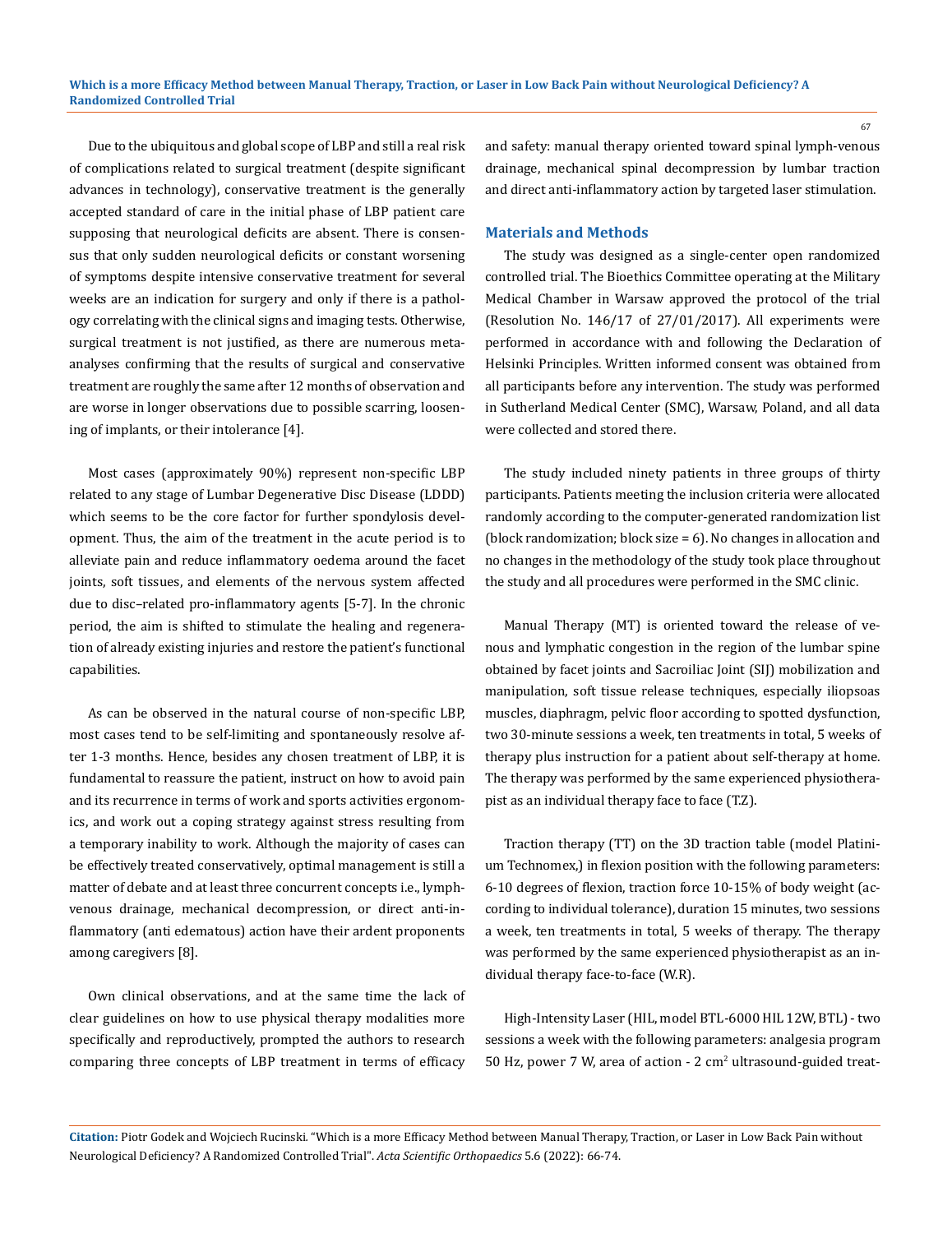#### **Which is a more Efficacy Method between Manual Therapy, Traction, or Laser in Low Back Pain without Neurological Deficiency? A Randomized Controlled Trial**

ment with beam targeting at the intervertebral joints (facet joints) and biostimulation program power 7W on area 2  $\rm cm^2$  targeting the beam at the intervertebral joints of the affected spinal segment, ten treatments in total, 5 weeks of therapy. The therapy was performed by the same experienced physiotherapist as an individual therapy face-to-face (W.R).



**Figure 1:** Ultrasound-guided HIL therapy targeted at lumbar facet joints.

#### **Inclusion criteria**

- Informed consent of the patient to participate in the study.
- Patients aged from 18 to 60 years.
- The presence of non-specific LBP with LDDD confirmed by MRI, without neurological deficits (i.e. sphincter dysfunction, sensory or motor deficits, absent tendon reflexes).

# **Exclusion criteria**

- LBP of another origin (post-traumatic lesions, autoimmune, neoplastic, and infectious diseases).
- Neurological deficits.
- Other physiotherapeutic procedures performed in the last 8 weeks before the start of the study.
- No consent.

During the trial, patients were allowed to take paracetamol in the case of exacerbation of symptoms during the therapy or during the follow-up period in a standard dose.

Assessment: Baseline (T0), immediately after accomplishing therapy (T1), eight weeks after last intervention (T2).

Primary outcomes: Mean values evolution for Visual Analogue Scale (VAS, 0-10), Oswestry Disability Index (ODI, 0-50), Modified Laitinen Pain Questionnaire (MLPQ, 0-16).

Secondary outcomes: Functional tests - Seat and reach (SaR) functional test, range of motion (ROM) in the direction of extension, rotation, and lateral flexion in the lumbar spine.

#### **Methodology of functional tests**

- Seat and Reach test (SaR) a modified toe-floor test to determine flexion mobility of the spine. Performed in a sitting position with the lower limbs straightened at the knees and the command to bend forward with hand range measurement towards the feet by moving the standardized pointer on the centimeter (cm) scale. The result is the difference between the measurement at the maximum possible range of motion position and the measurement at the starting position.
- Standing rotation right or left test (SRR or SRL), test with measurement of the distance between the Anterior Superior Iliac Spine (ASIS) and the xiphoid process of the sternum in centimeter (right rotation - measurement from the left ASIS). The result is the difference between the measurement at the maximum possible range of motion position and the measurement at the starting position.
- Standing side-bending right or left test (SSBR or SSBL) test with measurement of the distance between the highest point of the axillary fossa and the anterior superior iliac spine (ASIS) in centimeters. The result is the difference between the measurement at the maximum possible range of motion position and the measurement at the starting position.
- Standing extension (SE) test with measurement of the distance between the highest point of the pubic symphysis and the xiphoid process of the sternum. The result is the difference between the measurement at the maximum possible range of motion position and the measurement at the starting position.

# **Statistical method**

Descriptive statistics were used for the demographic characteristics of the treated group. For checking the comparability of the

**Citation:** Piotr Godek and Wojciech Rucinski*.* "Which is a more Efficacy Method between Manual Therapy, Traction, or Laser in Low Back Pain without Neurological Deficiency? A Randomized Controlled Trial". *Acta Scientific Orthopaedics* 5.6 (2022): 66-74.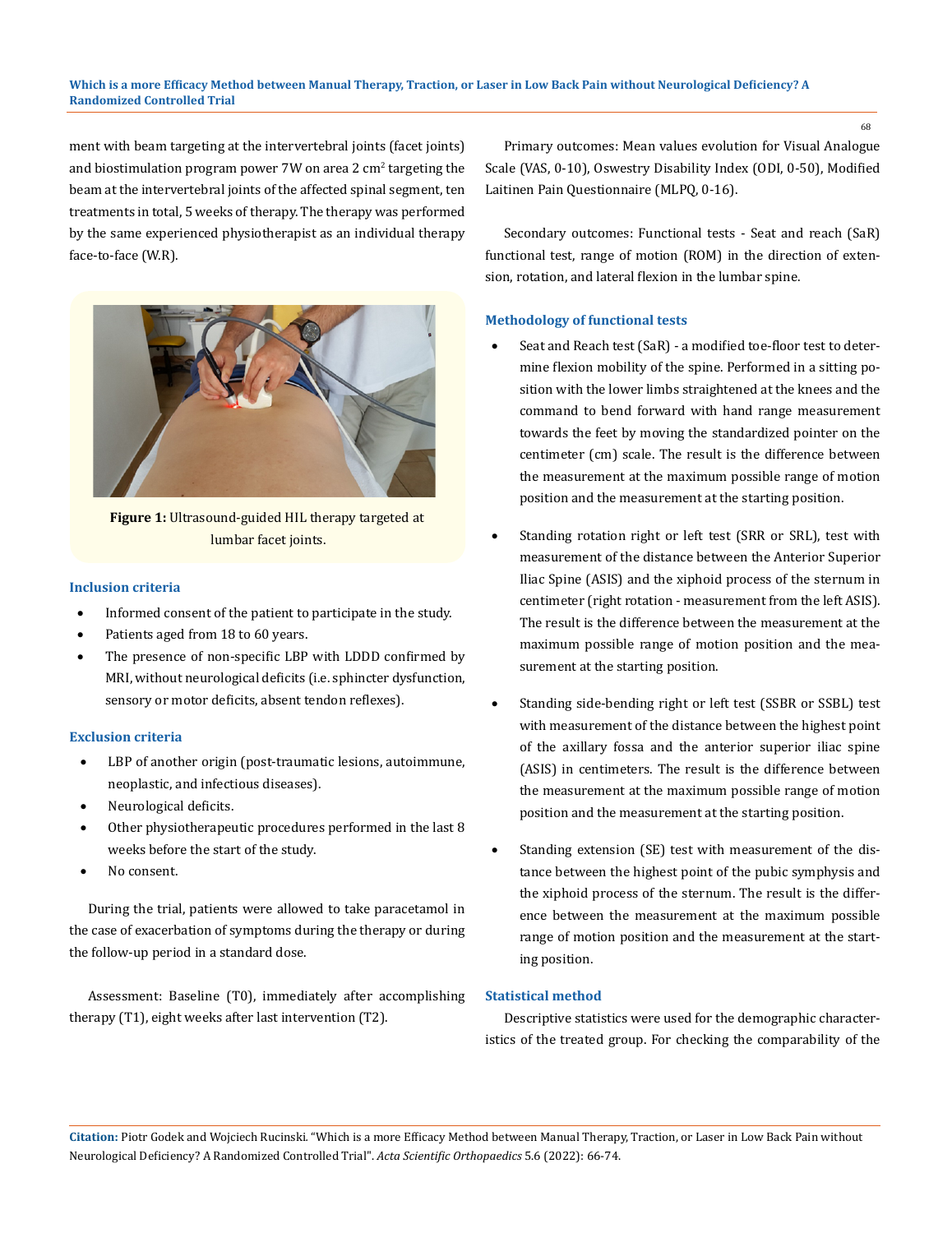#### **Which is a more Efficacy Method between Manual Therapy, Traction, or Laser in Low Back Pain without Neurological Deficiency? A Randomized Controlled Trial**

groups at T0 the statistical significance of the differences between the mean values of VAS, ODI, MLQ, and ROMs by the one-way ANO-VA test with Tukey's post hoc test at the significance level  $p < 0.05$ was used. The same test was used to compare the results at T2.

At points T0 and T2, in some cases the assumption of homogeneity of variance in the studied groups was not met, then it was decided to use the Brown-Forsythe test (no homogeneity of variance at T0: ODI, SaR, SRR, at T2: VAS, ODI, SRL). Post-hoc tests were used to determine between which groups there were statically significant differences, In the case of comparisons where the assumption of homogeneity was not met, the Games-Howell test was used, in other cases the Tukey HSD test.

A power analysis was used to estimate the minimum sample size required for an experiment, given the desired significance level, effect size, and statistical power. The power of the test was set at 0.8 and the significance level at 0.05, assuming that the effect size was f = 0.35. This allowed us to establish that the research sample for the three compared groups should not be smaller than 90 subjects altogether.

All calculations and graphics were performed using IBM SPSS version 27.

### **Results**

One hundred thirty-six patients were screened for eligibility. Thirty-eight patients occurred ineligible because of lumbar spine comorbidities. Out of ninety-eight patients meeting inclusion criteria, 8 patients refused to participate in the trial, and 90 patients were enrolled. The inclusion and follow-up process presents in figure 2.

At the T0 treated groups turned out to be comparable because the one-way analysis of variance (ANOVA) test with Tukey's post hoc test at the significance level of  $p < 0.05$  found the only statistically significant difference between the groups concerning the mean values of ROM regarding bilateral SSB and SE between HIL and MT groups ( $p = 0.005$  for SSBR,  $p = 0.006$  for SSBL, and  $p =$ 0,002 for SE). Another ROM directions ( $p = 0.12$ -0.49), SAR ( $p =$ 0.56), age ( $p = 0.26$ ) and mean values of the VAS ( $p = 0.34$ ), ODI ( $p$  $= 0.41$ ), MLQ ( $p = 0.09$ ) did not show statistically significant differences. Summary of mean baseline values for individual treatment groups presents figure 3.



**Figure 2:** Inclusion and follow-up process.

| Total number of patients,         | $n = 90$                  |
|-----------------------------------|---------------------------|
| Women, n (%)                      | 59 (65.6)                 |
| Age, years, mean $\pm$ SD (range) | $40.50 \pm 12.33$ (18-60) |
| Disease phase, $n$ $(\%)$ :       |                           |
| Acute                             | 3(3.3)                    |
| Subacute                          | 10 (11.1)                 |
| Chronic                           | 77 (85.6)                 |
| Dominant side of complaints       |                           |
| Right                             | 29 (32.2)                 |
| Left                              | 54 (60)                   |
| Both                              | 7(7.8)                    |
| Dominant segment, n (%):          |                           |
| L1/L2                             | 1(1.1)                    |
| L2/L3                             | 1(1.1)                    |
| L3/L4                             | 3(3.3)                    |
| L4/L5                             | 14 (15.6)                 |
| L5 / S1                           | 71 (78.9)                 |

**Table 1**: Demographic characteristics.

**Citation:** Piotr Godek and Wojciech Rucinski*.* "Which is a more Efficacy Method between Manual Therapy, Traction, or Laser in Low Back Pain without Neurological Deficiency? A Randomized Controlled Trial". *Acta Scientific Orthopaedics* 5.6 (2022): 66-74.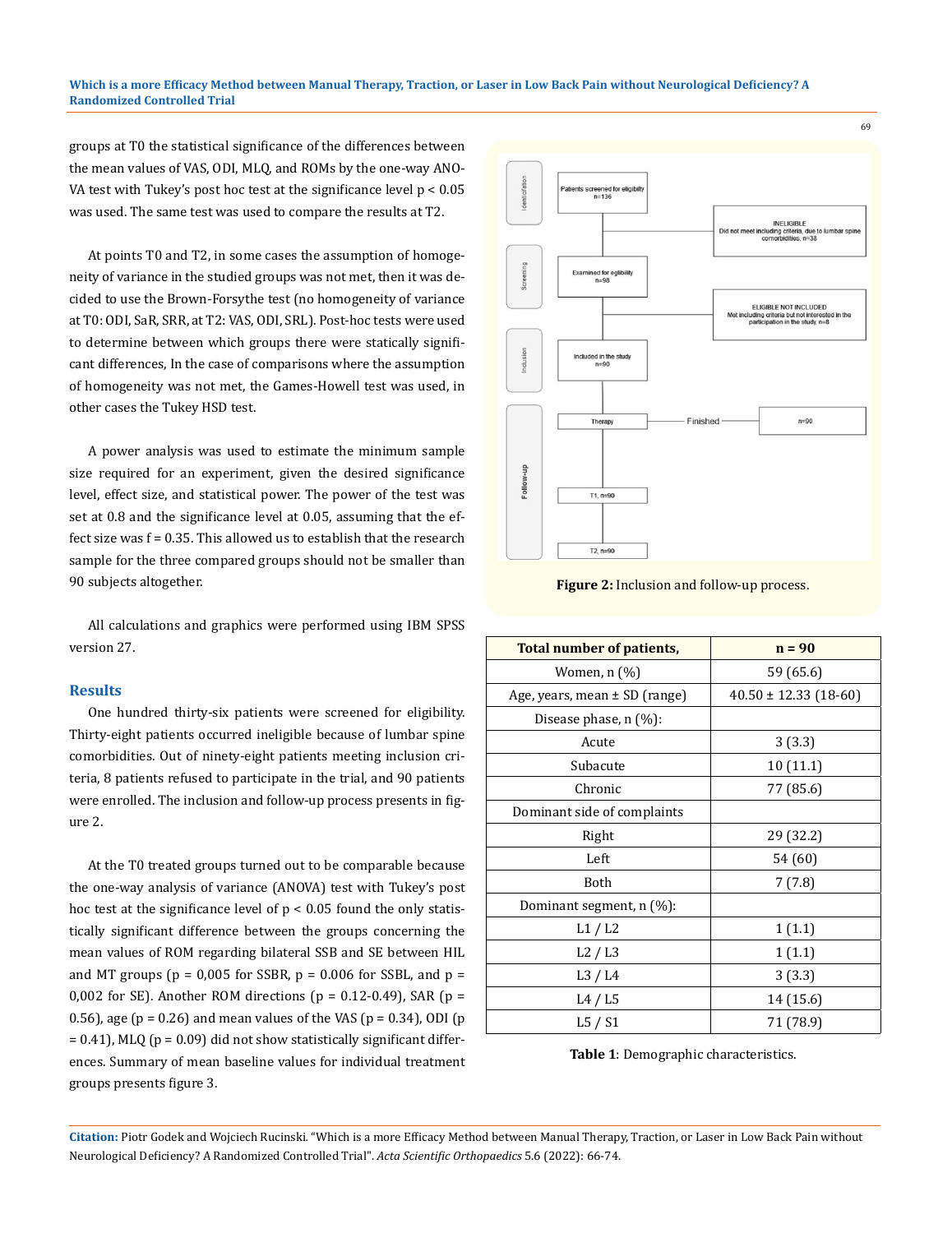

individual treatment groups.

All patients completed the full course of therapy and all of them had follow-up visits T1 and T2.

The improvement in the VAS scale at point T1 was reported by seventy-six patients (MT,  $n = 26$ , TT,  $n = 27$ , HIL,  $n = 23$ ).

The slightly better effectiveness in reducing pain after therapy was demonstrated in the TT (2.9 points), compering to MT and HIL (both 2.7 points). During the observation period, both the MT and HIL showed a slight regression (by 0.4 points), while the values remained unchanged in the TT.

Seventy-seven patients improved in the ODI at T1 (MT,  $n = 26$ , TT,  $n = 24$ , HIL,  $n = 27$ ). The greatest mean values improvement was noted in the TT group (7.6 points) and in the remaining groups HIL and MT (6.9 and 6.7 points respectively). During the observation period in the HIL group, the results deteriorated slightly - by 1.5 points, while in the MT and TT group they improved – in both cases by 1.2 points.

Seventy-two patients improved in the MLQ at T1 (MT, n = 23, TT, n = 22, HIL, n = 27). The highest difference between mean values was noted in TT (3.1 points) and in the remaining groups HIL and MT (2.6 and 2.7 points respectively). During the observation period in the HIL group the result did not change, it has slightly deteriorated in the MT (by 0.6 points), and slightly improved in the TT group (by 0.5 points). No significant statistical differences were spotted comparing primary outcomes at T1 between the groups. One-way ANOVA showed statistically significant differences between the groups at T2 for the ODI. The Games-Howell test was used to determine between which groups there were differences.

There is a statistically significant difference in the score at T2 between the HIL (M = 12.27, SD = 8,26) and MT (M = 6.87, SD = 3,71) in favor MT, p = 0,006 and between HIL (M = 12.27, SD = 8,26) and TT ( $M = 7.03$ , SD = 4,48) group, in favor TT  $p = 0.010$ . No significant statistical differences were spotted comparing other primary outcomes between the groups by ANOVA test.

The evolution of VAS, ODI, and MLQ mean values for individual therapies are presented in figure 4-6.



**Figure 4: Evolution of VAS mean values.** 



**Citation:** Piotr Godek and Wojciech Rucinski*.* "Which is a more Efficacy Method between Manual Therapy, Traction, or Laser in Low Back Pain without Neurological Deficiency? A Randomized Controlled Trial". *Acta Scientific Orthopaedics* 5.6 (2022): 66-74.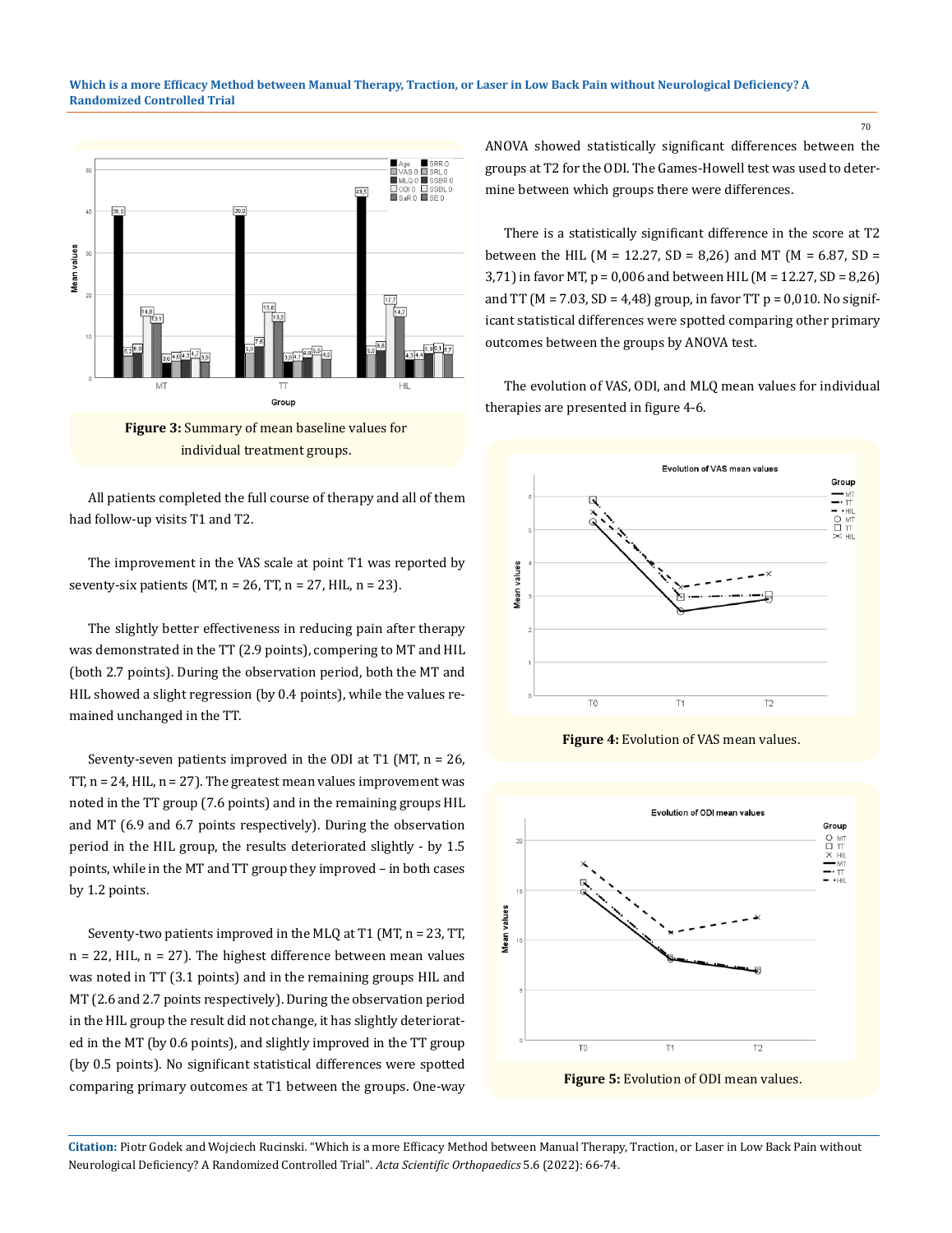#### **Which is a more Efficacy Method between Manual Therapy, Traction, or Laser in Low Back Pain without Neurological Deficiency? A Randomized Controlled Trial**



The SaR test and ROMs mean values in individual directions improved between T0 and T1, but only SSBR did not deteriorate during the observation period. The evolution of SaR test mean values in specific groups and ROMs during follow-up is presented in figures 7 and 8.







**Figure 8:** Evolution of mean ROMs during follow-up.

Deterioration of the mean values at T1 was reported by five patients regarding the VAS scale (MT,  $n = 2$ , TT,  $n = 1$ , HIL,  $n = 2$ ), by three patients regarding MLQ (MT,  $n = 1$ , TT,  $n = 2$ , HIL,  $n = 0$ ), and by ten patients regarding ODI (MT,  $n = 3$ , TT,  $n = 4$ , HIL,  $n =$ 3). No serious complications or intolerance during treatment were reported.

Deterioration of the mean values at T2 was reported also by five patients regarding the VAS scale (MT,  $n = 1$ , TT,  $n = 3$ , HIL,  $n = 1$ ), by ten patients regarding MLQ (MT,  $n = 6$ , TT,  $n = 2$ , HIL,  $n = 2$ ), and by twelve patients regarding ODI (MT,  $n = 1$ , TT,  $n = 5$ , HIL,  $n = 6$ ).

# **Discussion**

Due to the good prognosis of non-specific LBP, conservative treatment is still the mainstay, hence the robust literature analyzing its various forms. Nevertheless, to the best knowledge of the authors, no analogous report exists that would confront three forms of treatment: mechanical venous-lymphatic drainage, mechanical spinal decompression, and targeted treatment with a physical stimulus. The analysed literature presents numerous observational studies providing information on the effectiveness of specific LBP conservative treatment algorithms. Unfortunately, it is very difficult to build a coherent algorithm on their basis, because

**Citation:** Piotr Godek and Wojciech Rucinski*.* "Which is a more Efficacy Method between Manual Therapy, Traction, or Laser in Low Back Pain without Neurological Deficiency? A Randomized Controlled Trial". *Acta Scientific Orthopaedics* 5.6 (2022): 66-74.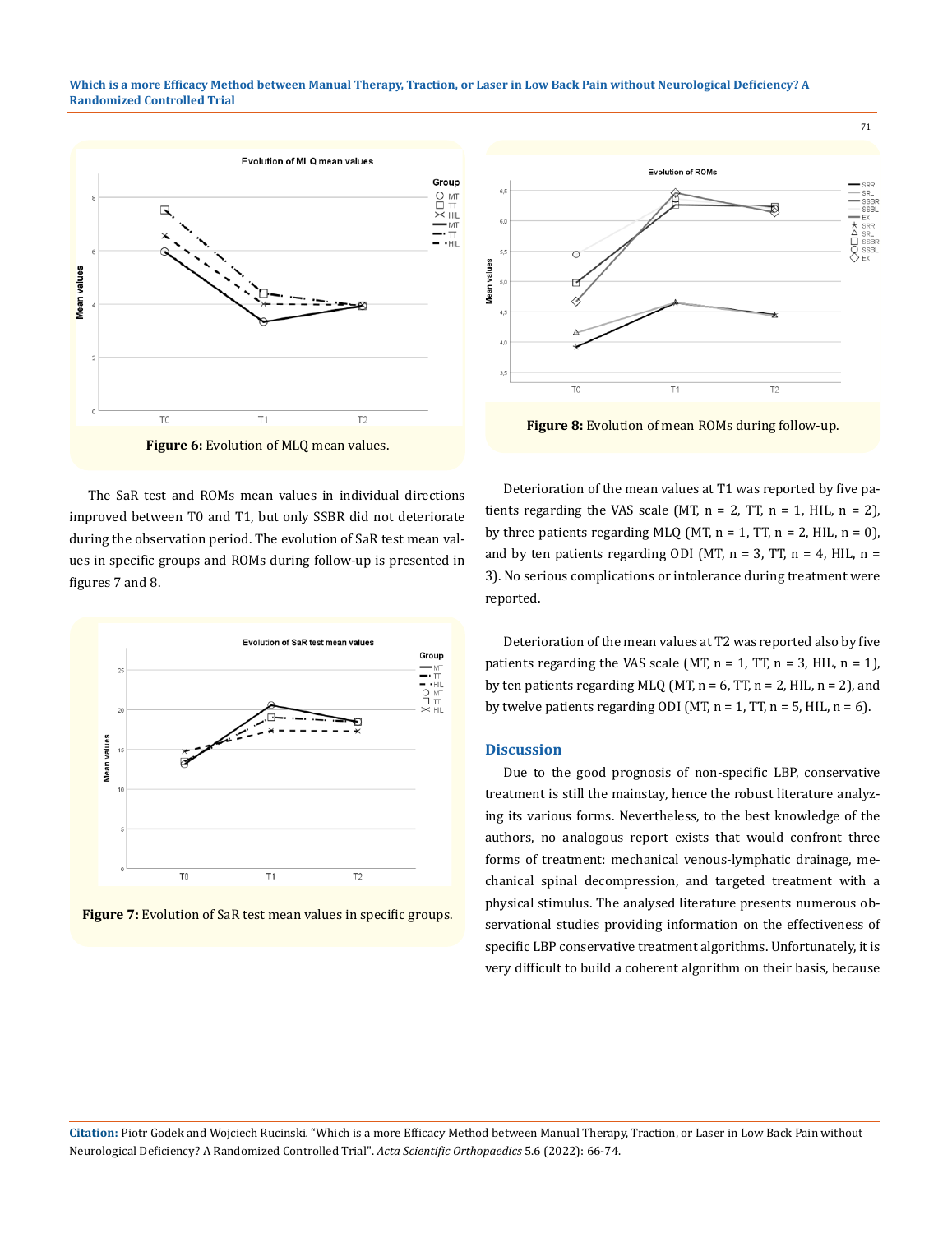the pathogenetic basis of the pain syndrome is rarely specified, so in fact, we do not know what process we are dealing with out of the three main pathogenetic forms of LBP (spondylosis, radicular syndrome, spinal canal stenosis). Meta-analyses are more valuable as they allow to compare reports that can meet the rigors of EBM and build recommendations for therapists based on them, but they are also very often contradictory.

The 2018 meta-analysis by Coulter., *et al.* on the use of manipulation and mobilization in the treatment of chronic LBP concluded that there is only moderate-quality evidence that these treatments can alleviate pain, although manipulation is attributed to greater efficiency. The authors also emphasized the safety of using these methods [9].

These conclusions seem to be confirmed by the work of Krekoukias., *et al*. (2017), where MT was compared to conventional rehabilitation (stretching, TENS, massage) and sham therapy in the group of patients with chronic LBP due to LDDD. It turned out that MT had a clear advantage over the two others (even though the sessions were extremely short - 10 minutes long and took place once a week), and the results of sham therapy and conventional rehabilitation did not differ significantly after the end of the fiveweek therapy [10]. Of course, we are dealing here with a very short observation period covering only the early effects. However, Aure., *et al*. assessed similar methods after one year in a comparative study of MT and exercise therapy and observed significantly better results in both the short and long follow-up periods in favour of MT [11].

However, the meta-analysis conducted by Assen delft., *et al.* based on 39 randomized trials belies the above-mentioned very favourable opinions about MT. The authors compared the results of MT with many other forms of treatment (sham therapy, family doctor care, pharmacology, physical therapy, back school), and even therapies that, according to the authors, are not only ineffective and even harmful (traction, corset, bed rest, local anti-inflammatory gels, diathermy, massage). They stated that MT does not show any advantage over the above methods, except for mock therapy, neither in acute nor chronic low back pain [12]. In our study, MT was effective in reducing pain in 26 patients (86.7%) and had a high safety profile (only 2 cases with worsening pain after therapy), although during the observational period there was a slight regression in primary outcomes.

Traction therapy in LBP treatment is one of the most popular therapies. It is assumed to be performed in the United Kingdom and the United States in 41-77% of patients with non-specific LBP, even in the presence of radicular symptoms [48,49]. The popularity of the method completely contradicts the negative assessment of its effectiveness based on large analyses cited by the Cochrane database as a method with very little (if any) influence on the natural course of LBP and shortening the time of work incapacity [13,14]. The authors of another large meta-analysis conducted by Clarke., *et al.* expressed a similar thesis based on 24 randomized studies (a total of 2,177 patients with LBP and radicular symptoms). It was found that there was no significant difference in short and long observations between treatment and placebo (sham therapy) regardless of the technique of traction performance (continuous, pulsed) and that adding traction to other conventional rehabilitation procedures does not bring new quality or increase the effectiveness of LBP treatment [15]. Just as it is difficult to assess the objective effectiveness of manual therapy in LBP because this term covers its different schools, methods of practicing, and experience of the person performing the therapy, the same concerns a fair assessment of TT. In terms of LBP, there are various treatment protocols and many differences among devices. In addition to professional tools, the so-called home traction, where the patient performs them only after a cursory instruction or even reading the manual for the equipment just purchased. These doubts are expressed in the meta-analysis conducted by Alrwaily., *et al.* where 37 randomized trials with the use of the TT in the treatment of LBP were analyzed. Among these methods, there was significant heterogeneity in the protocols: mechanical (57%), auto-traction (16%), manual traction (10.8%), gravity (8.1%), and water traction (5.4%), as well as traction force, duration sessions and even the frequency of its application, varied even within the same method. Due to the above factors, also in this analysis, it was not possible to conclude the effectiveness of TT, therefore it remains an "unpredictable friend" in LBP therapy [16].

In our study, TT with a standardized patient position and reproducible treatment protocol proved its effectiveness in reducing pain in the case of most patients (90%), maintaining, as the only

**Citation:** Piotr Godek and Wojciech Rucinski*.* "Which is a more Efficacy Method between Manual Therapy, Traction, or Laser in Low Back Pain without Neurological Deficiency? A Randomized Controlled Trial". *Acta Scientific Orthopaedics* 5.6 (2022): 66-74.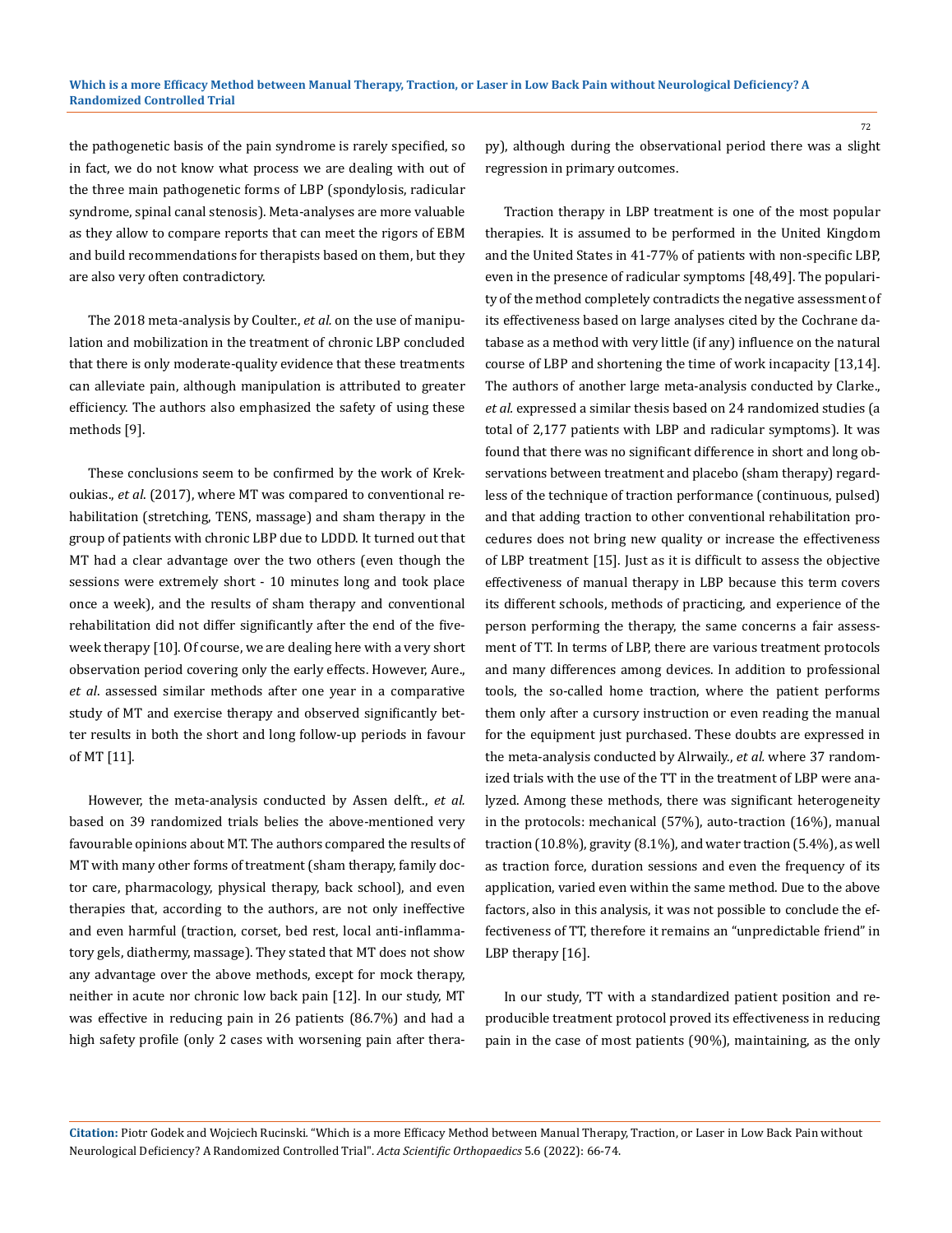one of the examined methods, the VAS score during the observational period, with only one patient declaring worsening of pain at the T1, which significantly differs from the negative or at least sceptical assessments of the literature cited above.

The use of laser therapy in the treatment of LBP has been analyzed by many authors. So far, however, the meta-analyses of the Cochrane database from 2003 and its update from 2008 regarding the use of Low-Level Laser Therapy (LLLT) in the treatment of nonspecific LBP did not bring arguments in favor of recognizing it as an effective method [17-20].

We have only several observational and comparative studies on the effectiveness of HIL versus ultrasound or conventional rehabilitation, and the results show much greater effectiveness in reducing pain after HIL procedures, even in three-month follow-up [21,22]. A meta-analysis conducted by Alayat., *et al.* concerning the use of HIL in the field of spine diseases (10 randomized in total, including 6 related to the lumbar section), where the level of recommendation for this type of therapy was defined as low or very low, has a similar effect, but the fact is that only two publications met the strict formal requirements. Nevertheless, the authors concluded that HIL is certainly a more effective treatment than placebo and when combined with conventional rehabilitation, it is more effective than itself [23].

In our study, the laser beam was guided by ultrasound very precisely on the intervertebral joints (mimicking the technique inplane used during spinal injections). The procedure was also easy to normalize and reproduce in every single patient in contrast to very unspecific treatments guided usually on the painful or trigger point. Thus, in our study HIL turned out to be an effective and safe tool for reducing the intensity of LBP pain in 23 patients (76.7%), with only two patients declaring worsening pain at the T1.

To the best of our knowledge up to date, there is no report of RCT comparing the three above-mentioned treatment methods in such a reproducible protocol for LBP, so the strength of our study lies in presenting the evaluation and comparison of this approach for the first time. Additionally, the new safe and very precise technique of ultrasound-guided laser therapy can be implemented in clinical practice.

Undoubtedly the limitation of our study is a small group of participants, limited period of observation, and use of subjective questionnaires for analyzing the outcomes.

# **Conclusions**

Manual therapy, traction table, and High-Intensity Laser are comparable methods in terms of their efficacy in LBP treatment.

#### **Acknowledgments**

Many thanks to prof. Krzysztof Klukowski for invaluable help and support.

#### **Authors Statement**

The authors declare that no funds, grants, or other support were received during the preparation of this manuscript. The authors have no relevant financial or non-financial interests to disclose.

### **Authors' Contribution**

All authors contributed to the study's conception and design. Material preparation and data collection were performed by Wojciech Rucinski, data analysis was performed by Piotr Godek. The first draft of the manuscript was written by Piotr Godek and all authors commented on previous versions of the manuscript. All authors read and approved the final manuscript.

### **Bibliography**

- 1. Hoy D., *et al.* ["The Epidemiology of low back pain".](https://pubmed.ncbi.nlm.nih.gov/21665125/) *Best Practice [and Research: Clinical Rheumatology](https://pubmed.ncbi.nlm.nih.gov/21665125/)* 24.6 (2010): 769-781.
- 2. Meucci RD., *et al.* ["Prevalence of chronic low back pain: sys](https://pubmed.ncbi.nlm.nih.gov/26487293/)tematic review". *[Revista de Saúde Pública](https://pubmed.ncbi.nlm.nih.gov/26487293/)* 49 (2015): 1.
- 3. [GBD 2016 Disease and Injury Incidence and Prevalence Col](https://pubmed.ncbi.nlm.nih.gov/28919117/)[laborators. "Global, regional, and national incidence, preva](https://pubmed.ncbi.nlm.nih.gov/28919117/)[lence, and years lived with disability for 328 diseases and in](https://pubmed.ncbi.nlm.nih.gov/28919117/)[juries for 195 countries, 1990-2016: a systematic analysis for](https://pubmed.ncbi.nlm.nih.gov/28919117/) [the Global Burden of Disease Study 2016".](https://pubmed.ncbi.nlm.nih.gov/28919117/) *Lancet* 390.10100 [\(2017\): 1211-1259.](https://pubmed.ncbi.nlm.nih.gov/28919117/)
- 4. Zaina F., *et al.* ["Surgical versus non-surgical treatment for lum](https://www.ncbi.nlm.nih.gov/pmc/articles/PMC6669253/)bar spinal stenosis". *[Cochrane Database of Systematic Reviews](https://www.ncbi.nlm.nih.gov/pmc/articles/PMC6669253/)*  [2016.1 \(2016\): CD010264.](https://www.ncbi.nlm.nih.gov/pmc/articles/PMC6669253/)

**Citation:** Piotr Godek and Wojciech Rucinski*.* "Which is a more Efficacy Method between Manual Therapy, Traction, or Laser in Low Back Pain without Neurological Deficiency? A Randomized Controlled Trial". *Acta Scientific Orthopaedics* 5.6 (2022): 66-74.